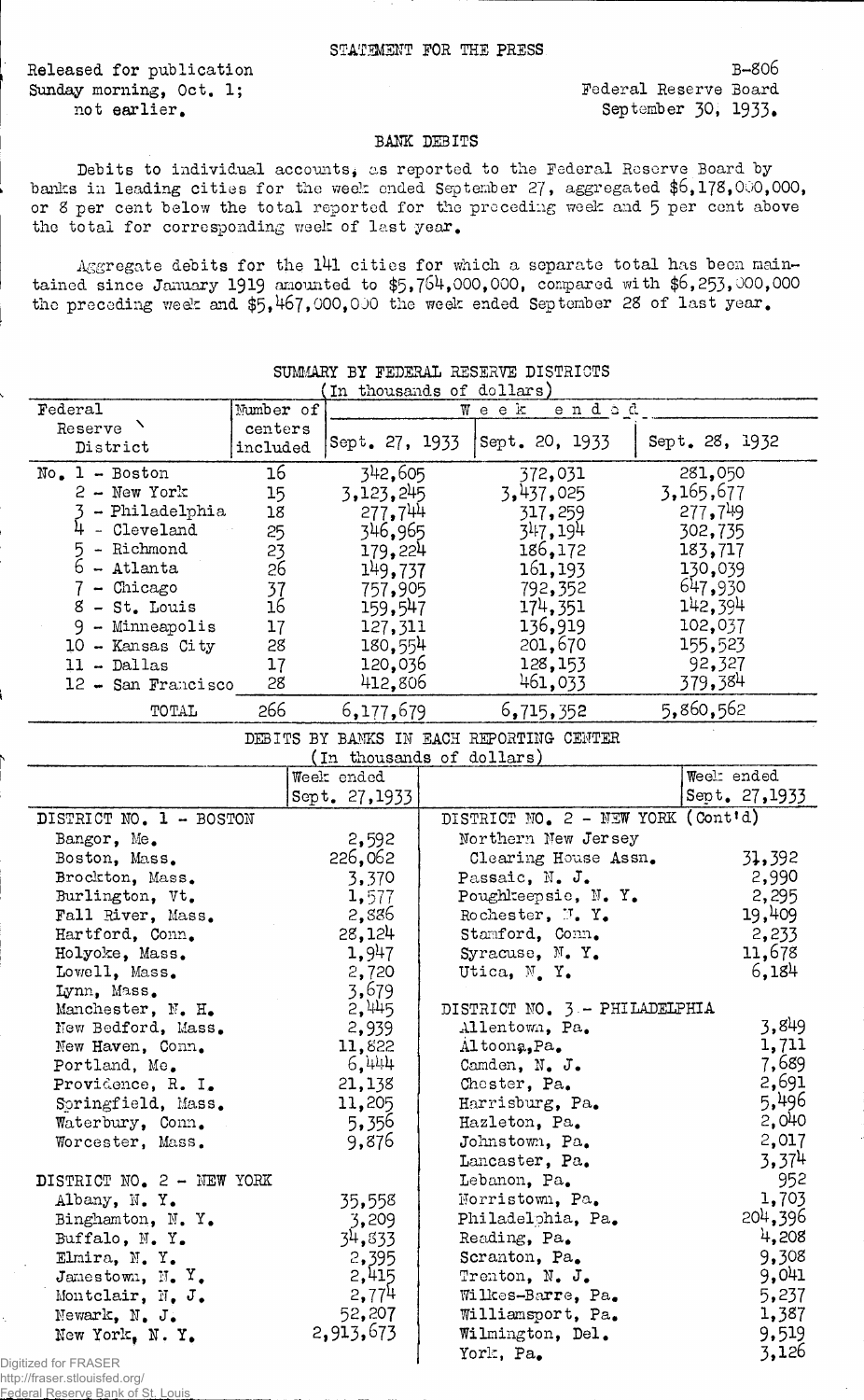DEBITS BY BANKS IN EACH REPORTING CENTER

्र

 $\tilde{\mathcal{D}}$ 

|                            |                | (In thousands of dollars)           | B-806a         |
|----------------------------|----------------|-------------------------------------|----------------|
|                            | Week ended     |                                     | Week ended     |
|                            | Sept. 27, 1933 |                                     | Sept. 27, 1933 |
| DISTRICT NO. 4 - CLEVELAND |                | DISTRICT NO. $6 - ATLANTA$ (Cont'd) |                |
| Akron, Ohio                | 9,081          | Elberton, Ga.                       | 119            |
| Butler, Pa.                | 1,578          | Hattiesburg, Miss.                  | 781            |
| Canton, Ohio               | 4,840          | Jackson, Miss.                      | 3,926          |
| Cincinnati, Ohio           | 40,693         | Jacksonville, Fla.                  | 9,944          |
| Cleveland, Ohio            | 87,297         | Knoxville, Tenn.                    | 3,076          |
| Columbus, Ohio             | 22,348         | Macon, Ga.                          | 2,748          |
| Dayton, Ohio               | 8,321          | Meridian, Miss.                     | 1,336          |
| Erie, Pa.                  | 4,331          | Miami, Fla.                         | 2,627          |
| Franklin, Pa.              | 582            | Mobile, Ala.                        | 5,202          |
| Greensburg, Pa.            | 784            | Montgomery, Ala.                    | 3,142          |
| Hamilton, Ohio             | 1,420          | Nashville, Tenn.                    | 11,683         |
| Homestead, Pa.             | 320            | Newnan, Ga.                         | 264            |
| Lexington, Ky.             | 6,516          | New Orleans, La.                    | 41,815         |
| Lima, Ohio                 | 919            | Pensacola, Fla.                     | 1,026          |
| Lorain, Ohio               | 482            | Savennah, Ga.                       | 5,970          |
| Middletown, Ohio           | 1,333          | Tampa, Fla.                         | 3,557          |
| Oil City, Pa.              | 1,275          | Valdosta, Ga.                       | 621            |
| Pittsburgh, Pa.            | 108,987        | Vicksburg, Miss.                    | 1,171          |
| Springfield, Ohio          | 2,220          |                                     |                |
| Steubenville, Chio         | 1,223          | DISTRICT NO. 7 - CHICAGO            |                |
| Toledo, Ohio               | 16,809         | Adrian, Mich.                       | 217            |
| Warren, Chio               | 1,275          | Aurora, Ill.                        | 929            |
| Wheeling, W. Va.           | 6,336          | Battle Creek, Mich.                 | 1,039          |
| Youngstown, Ohio           | 7,588          | Bay City, Mich.                     | 1,010          |
| Zanesville, Ohio           | 1,257          | Bloomington, Ill.                   | 1,504          |
|                            |                | Cedar Rapids, Ia.                   | 3,658          |
| DISTRICT NO. 5 - RICHMOND  |                | Champaign-Urbana, Ill.              | 1,539          |
| Asheville, N. C.           | 2,015          | Chicago, Ill.                       | 488,080        |
| Baltimore, Md.             | 54,947         | Danville, Ill.                      | 1,426          |
| Charleston, S. C.          | 2,578          | Davenport, Ia.                      | 2,977          |
| Charleston, W. Va.         | 6,163          | Decatur, Ill.                       | 1,937          |
| Charlotte, N. C.           | 9,869          | Des Moines, Iowa                    | 14,132         |
| Columbia, S. C.            | 3,201          | Detroit, Mich.                      | 105,586        |
| Cumberland, Md.            | 1,311          | Dubuque, Iowa                       | 1,294          |
| Danville, Va.              | 1,033          | Flint, Mich.                        | 2,971          |
| Durham, N. C.              | 4,950          | Fort Wayne, Ind.                    | 4,270          |
| Greensboro, N. C.          | 1,322          | Gary, Ind.                          | 1,404          |
| Greenville, S. C.          | 2,759          | Grand Rapids, Mich.                 | 8,172          |
| Hagerstown, Md.            | 1,150          | Green Bay, Wis.                     | 1,753          |
| Huntington, W. Va.         | 2,051          | Indianapolis, Ind.                  | 24,110         |
| Lynchburg, Va.             | 2,784          | Jackson, Mich.                      | 2,090          |
| Newport News, Va.          | 1,256          | Kalamazoo, Mich.                    | 2,475          |
| Norfolk, Va.               | 7,242          | Lansing, Mich.                      | 2,813          |
| Portsmouth, Va.            | 649            | Mason City, Iowa                    | 1,351          |
| Raleigh, N. C.             | 3,319          | Milwaukee, Wis.                     | 42,596         |
| Richmond, Va.              | 21,689         | Moline, Ill.                        | 568            |
| Roanoke, Va.               | 3,546          | Muscatine, Iowa                     | 377            |
| Washington, D. C.          | 39,032         | Oshkosh, Wis.                       | 1,349          |
| Wilmington, N. C.          | 1,550          | Peoria, Ill.                        | 6,856          |
| Winston-Salem, N. C.       | 4,808          | Rockford, Ill.                      | 2,752          |
|                            |                | Saginaw, Mich.                      | 2,272          |
| DISTRICT NO. 6 - ATLANTA   |                | Sheboygan, Wis.                     | 1,869          |
| Albany, Ga.                | 442            | Sioux City, Iowa                    | 7,327          |
| Atlanta, Ga.               | 25,100         | South Bend, Ind.                    | 4,053          |
| Augusta, Ga.               | 3,451          | Springfield, Ill.                   | 6,255          |
| Birmingham, Ala.           | 13,780         | Terre Haute, Ind.                   | 3,066          |
| Brunswick, Ga.             | 316            | Waterloo, Iowa                      | 1,778          |
| Chattanooga, Tenn.         | 5,378          |                                     |                |
| Columbus, Ga.              | 1,682          |                                     |                |
| Dothan, Ala.               | 580            |                                     |                |

Digitized for FRASER<br>http://fraser.stlouisfed.org/<br>Federal Reserve Bank of St. Louis

J.

 $\frac{1}{2}$ 

у.

 $\bar{\gamma}$ 

 $\mathcal{E}$